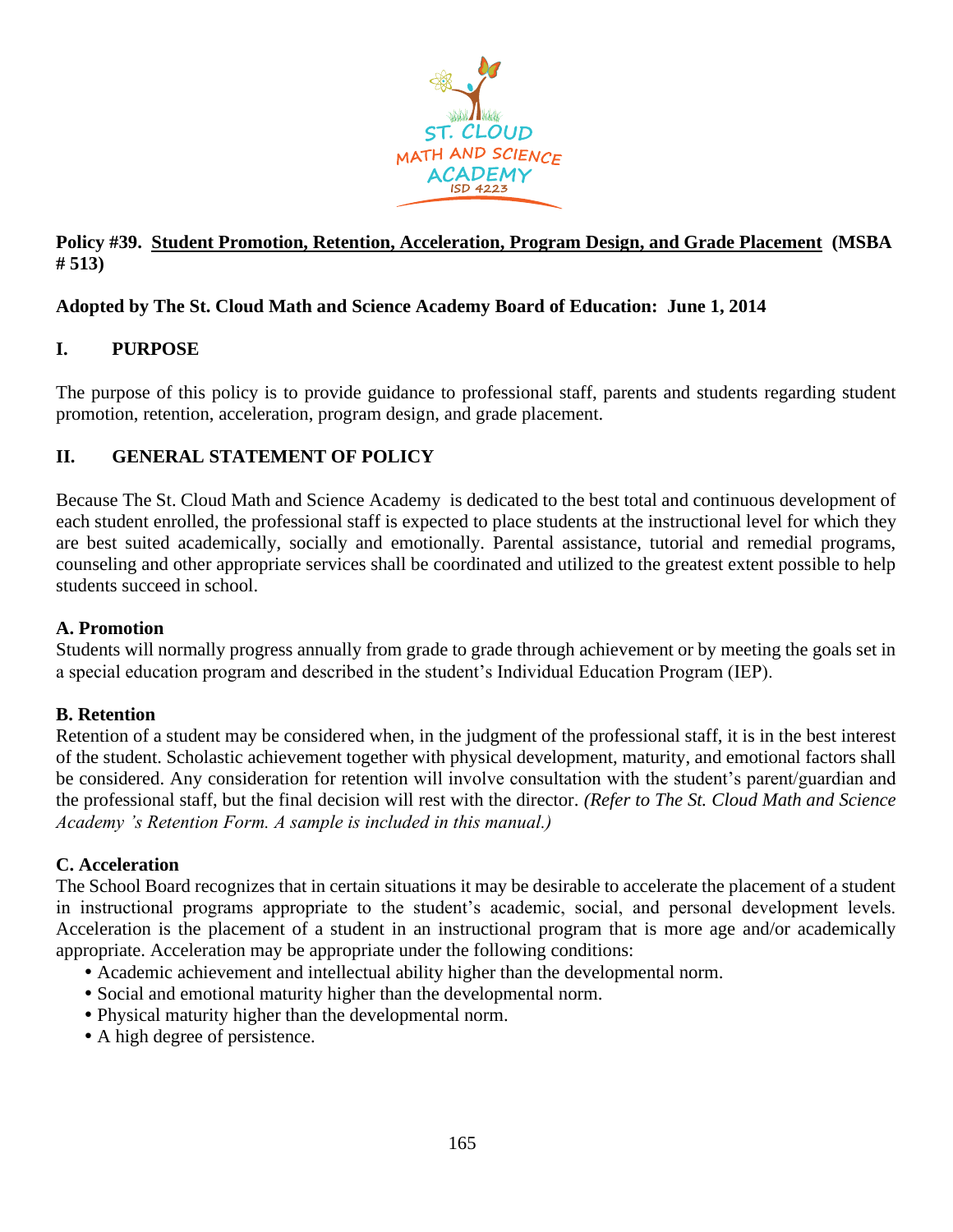A request for acceleration should be directed to the director/Academic Director. An acceleration team comprised of the director/Academic Director, current grade level teacher(s), previous year teacher(s), gifted coordinator, and psychologist will be convened to review the request. The team will interview the student, parent, and teachers; review test data; and develop a recommendation. If the proposed placement may result in a change in school location, representation from that school must be included. Any consideration for acceleration will involve consultation with the student's parent/guardian and the professional staff, but the final decision will rest with the director. *(Refer to St. Cloud Math and Science's Acceleration Form)*

### **D. Program Design**

The director, with participation of the professional staff and parents, shall develop and implement programs to challenge students that are consistent with the student needs at every level. Opportunities for special programs including placement outside of the school district shall also be developed as additional options.

# **E. Grade Placement**

Chronological age is the primary criterion for admission to kindergarten. Minnesota statutes specify that children reaching the age of five on or before September 1 of any year are eligible for admission to kindergarten that school year. Exceptions may be considered upon a written request from the student's parents or guardian. Administrative guidelines will specify procedures for the consideration of these requests.

Assignment to other grade levels

Assignment of students to grade levels other than kindergarten shall involve

consideration of both chronological age and readiness of the student to perform at the appropriate level, consistent with School Board policy governing promotion, retention, and acceleration.

 After a record review, if the placement decision is unclear, the director/Academic Director will assemble an administrative team. This team will consist of the director/Academic Director, school psychologist, and others, as appropriate and necessary.

A recommendation from this team will go to the director for final approval. The director's decision will be final.

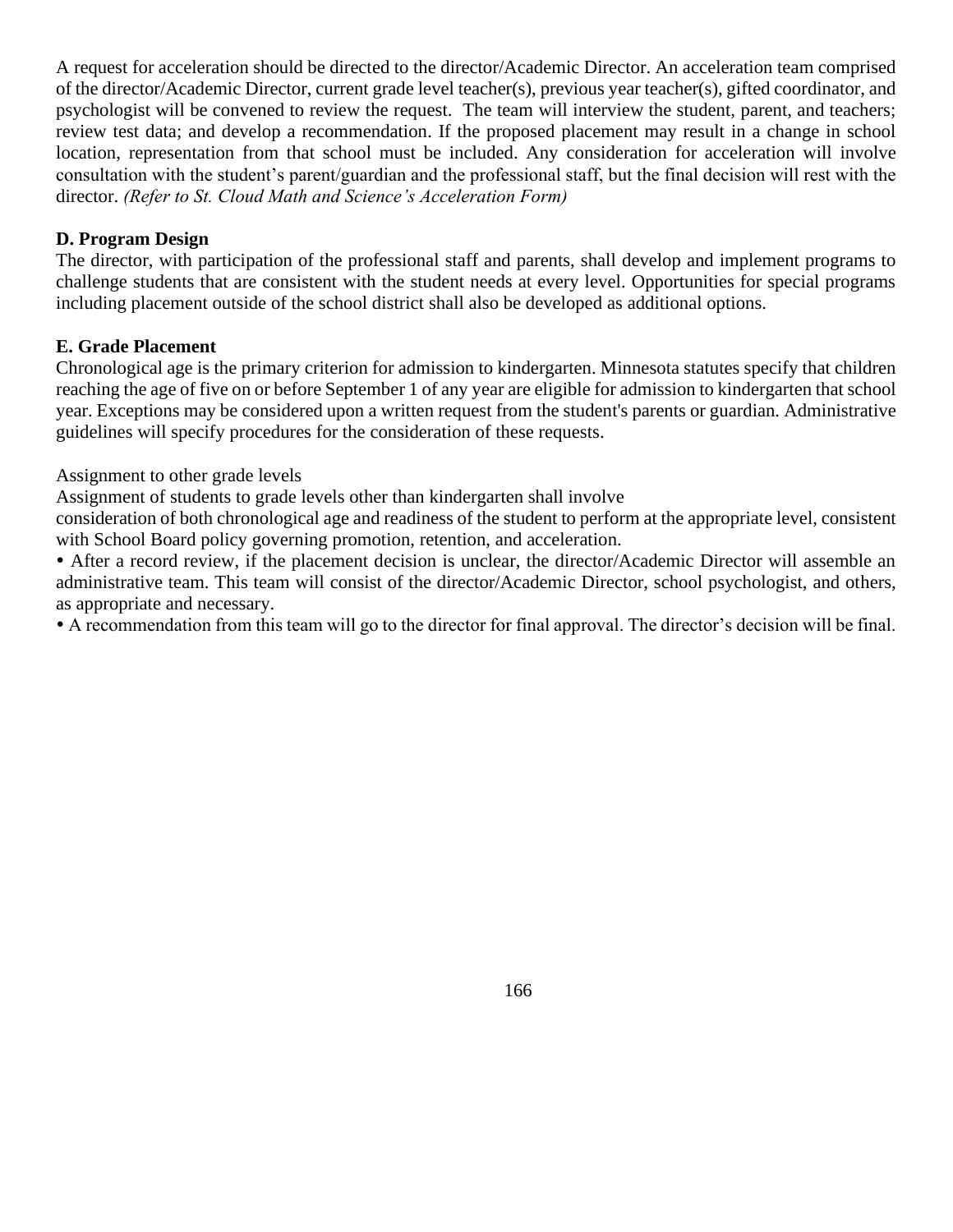The St. Cloud Math and Science Academy Acceleration Form

To be completed by team for any student considered for acceleration.

| Complete consideration must be given to all the aspects of the following items:                                                                               |  |
|---------------------------------------------------------------------------------------------------------------------------------------------------------------|--|
| A. Chronological age How does this relate to others in the class?<br>_____Younger than most ______About average _____Older than most                          |  |
| B. Physical development. How does this relate to others in the class?                                                                                         |  |
| C. Level of social and emotional maturity. How does this relate to others in the class?<br>Immature Average Mature<br>Incidents which show level of maturity: |  |
| D. What has been done to determine academic achievement and to assist the student in making gains?<br>(testing, gifted/talented program, etc.)                |  |

E. Briefly describe the reason this student should be accelerated.

F. Briefly describe how this student would benefit from acceleration.

G. Who initiated the suggestion for acceleration? If not parent initiated, have the parents been notified about the recommendation for acceleration? \_\_\_\_\_\_yes \_\_\_\_\_no

H. What is the parental viewpoint in relation to the acceleration? \_\_\_\_\_Completely favorable \_\_\_\_\_Unsure, but cooperative \_\_\_\_\_Not in favor